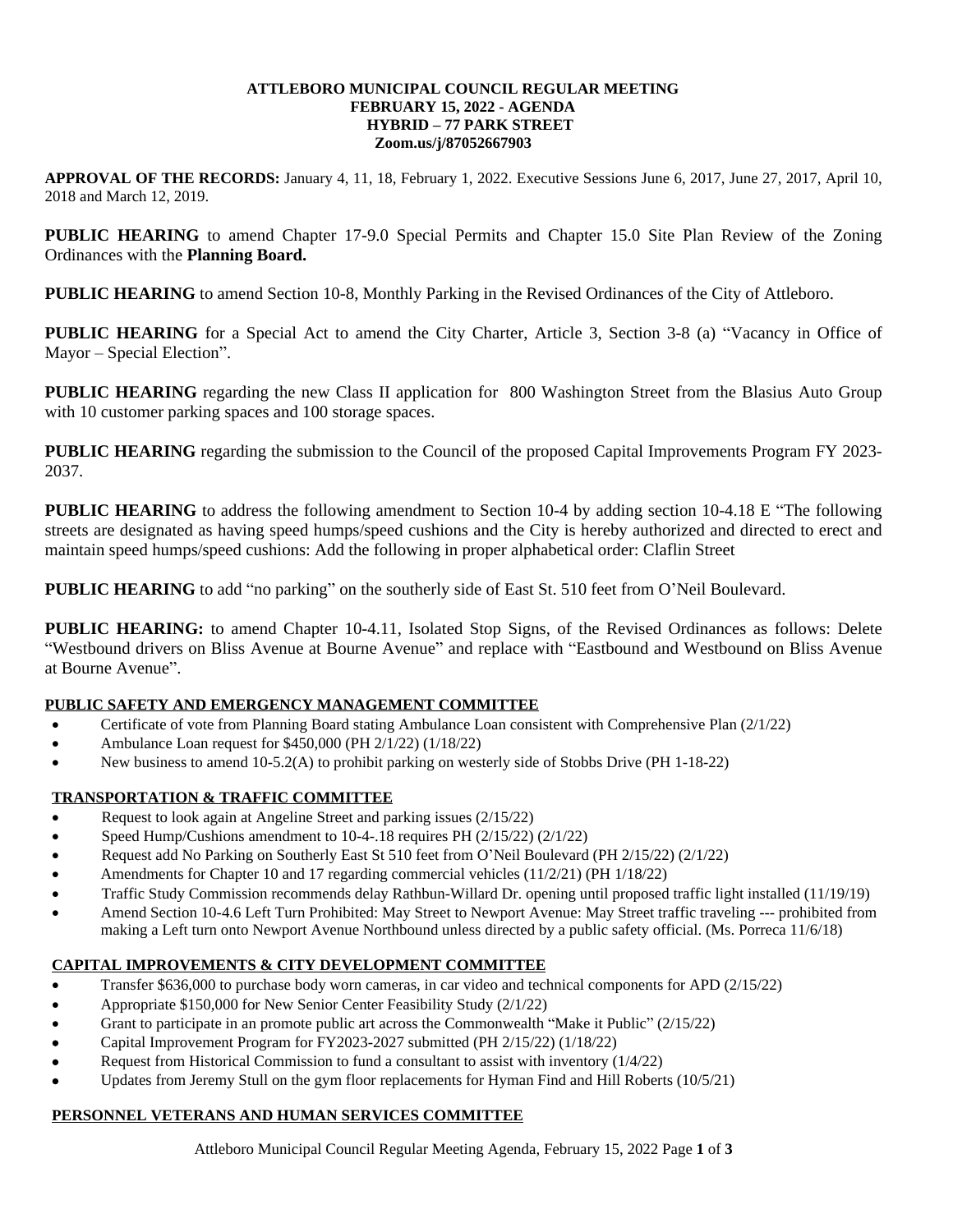- COA gift cards for \$360 donated by Home Instead (2/15/22)
- Appointment of Michael Morgan of May Rocha Way to the Traffic Study Commission (2/15/22)
- Appointment of Linda Alger to the Board of Park Commissioners (2/15/22)
- COA received a Grant from Bristol Elder Services for \$18,884.57 with a match of \$3,332.57 (2/15/22)
- Grant from Bristol Elder Service for \$4,615 and match is \$814.50 (2/15/22)
- Reappointments for 6 positions, Constables, Council on Human Rights, and Disability Commission (2/15/22)
- New Business to merge Budget and Appropriations with Capital Improvements Committees (2/1/22)
- New Business to add new Committee for IT & Infrastructure (2/1/22)
- Appointment of Bill Beardwood to fill an unexpired term on the Planning Board (12/7/21)

#### **PUBLIC WORKS COMMITTEE**

- Request to invite DPW Superintendent to come to Council with recommendations and reasoning for repairs (NB)
- Request to add Councilor to DPW discussion regarding improvements to streets and sidewalks (2/1/22) NB

# **BUDGET & APPROPRIATIONS COMMIMTTEE**

- To study the request to have a City Wide Vehicle Purchasing program. (11/3/20) (DiLisio, DeSimone and Jackson)
- Request that the Attleboro Municipal council conduct a review of the City's fiscal policy & cash reserve policy (DiLisio)
- Amend the agreement between City and Schools that all Medicaid reimbursement go to schools. (Ms. Porreca 12/17/19)
- Collaborate with state officials to have a meeting to understand the Community Pact Program thru FY2019 for best financial policies for capital improvement (NB Conti 11/13/18)

# **ZONING & LAND USE COMMITTEE**

- Amendment to Zoning Ordinance to allow for Accessory Dwelling Units (12/21/21)
- Mobile Home Park zoning district proposed (11/2/21)
- A communication from Joe Drazek of South Attleboro with concern about proposed marijuana establishment (3/3/20)
- Amend §17–16.10 NON–CONFORMING SIGNS Delete B in its entirety and insert new language (see New Business-Ms. Porreca & Mr. DiLisio) (12/12/17)

# **LICENSE COMMITTEE**

- Class II application from Blasius Auto Group at 800 Washington Street (2/1/22) (PH 2/15/22)
- A letter with complaints about Lemon Law Violations 100 Percent Auto at 21 Washington St (6/1/21)

# **CITY PROPERTY & CLAIMS COMMITTEE**

- Transfer \$400 to Veterans Vehicle Maintenance to repair brakes and inspection sticker for a donated vehicle (2/1/22)
- Transfer \$1,052 to purchase standing desks, four chairs and five wireless keyboard/mouse for Personnel (2/1/22)
- New Business to review all city's annual legal expenses to determine if prudent to use new methods (6/15/21)

# **ORDINANCES, ELECTIONS & LEGISLATIVE MATTERS COMMITTEE**

- Accept statues of the Commonwealth regarding liens and deferrals on taxes for some seniors (2/1/22)
- Requested Ordinance Amendment to change Sect 10-8 regarding monthly parking PH (2/15/22)
- Charter Special Act requested to address Section 3-7 regarding Mayor's Office absence/vacancy (1/18/22) (PH 2/15/22)
- Public Hearing January 18, 2022 for proposed Commercial Vehicle and Trailers Ch. 10-5.13(12/21/21)
- Public hearing on February 15, 2022 with the Planning Board regarding amendments to Chapter 17-9/15.0 (12/21/21)
- Public Hearing January 18, 20 with Planning Board regarding Ch. 17-3.3 Commercial Vehicle Parking (12/21/21)
- New business to change the effective date of paper straws and plastic container bans to 1/23/21 (6/15/21)
- Request amendment to 16-9, suggesting a Fee Report every 3 years by Water Superintendent (4/6/21)
- Request amendment to 16-15 suggesting a Fee Report every 3 years by the Wastewater Dept. (4/6/21)
- Request to modify Revised Ordinance to change the term for appointed paid positions (4/6/21)
- Request to review the Revised Ordinances of the City of Attleboro (12/15/20) (DiLisio)
- Letter from Mark Kolakowski regarding change of hours at the city Compost Center. (6/16/20)
- Request that a Special Commission be formed to review the City Charter. (Ms. Jackson) (2/4/20)

# **SPECIAL COMMITTEE FOR TAX ABATEMENT REVIEW COMMITTEE**

- A special act addressing the adoption of a means-tested property tax exemption  $(12/21/21)$
- A letter from Joseph Murphy of Steer street with suggestion to help seniors with taxes (11/16/21)
- Request adjustment of money from \$600 to \$700 for property tax exemption for senior citizens. (5/7/19)
- Home Rule petition for city with House of Representatives Amendment Article 89 and MGL Ch. 43B to adopt Ordinance for a Senior Tax Program authorizing City to amend Ch. 169 of Acts of 2012 (House, 3815). (Mr. Conti 7/17/18)

Attleboro Municipal Council Regular Meeting Agenda, February 15, 2022 Page **2** of **3**